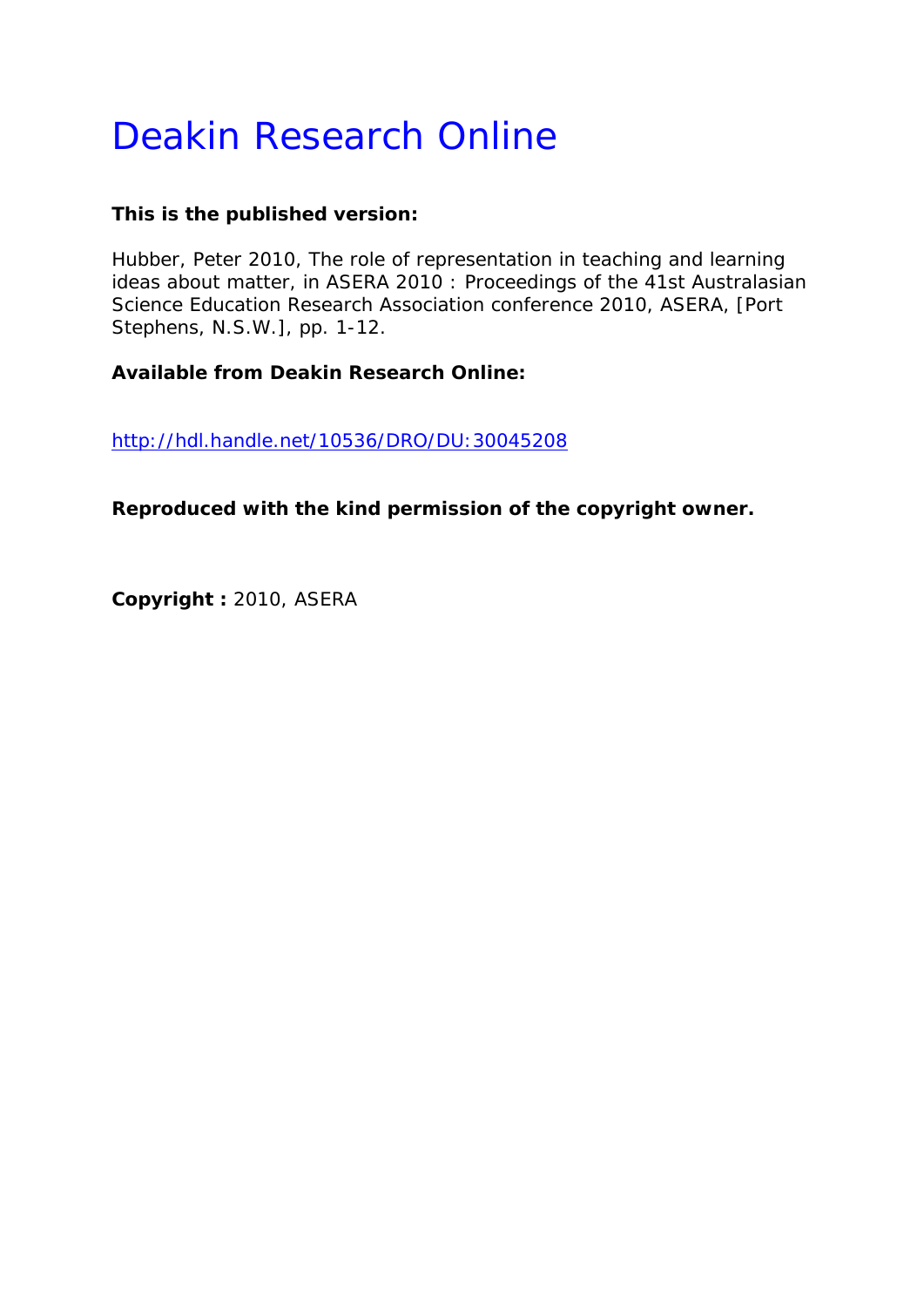## **The Role of Representation in Teaching and Learning Ideas about Matter** Peter Hubber,

#### Deakin University, Australia

Email Contact: [phubber@deakin.edu.au](mailto:pubber@deakin.edu.au)

Paper presented at the conference of the Australasian Science Education Research Association (ASERA), Port Stephens, New South Wales, July, 2010.

#### **Abstract**

The research described in this paper is designed around the notion that learning involves the recognition and development of students' representational resources. This paper describes a classroom sequence in Ideas about Matter that focuses on representations and their negotiation, and reports on the effectiveness of this perspective in guiding teaching, and in providing further insight into student learning. Classroom sequences involving two experienced teachers (2008, Year 8 students) and an inexperienced teacher (2010, Year 7 students) were videotaped using a combined focus on the teacher and groups of students. Video analysis software was used to code the variety of representations used teachers and students, and sequences of representational negotiation. The paper reports on the effect of this approach on teacher pedagogy and on student learning of Ideas about Matter. The paper will present data from video of classroom activities, students' work samples, student and teacher interviews and pre and post-unit testing, to explore what a representational focus might entail in teaching Ideas about Matter, and the role of representations in learning and reasoning and exploring scientific ideas.

#### **Introduction**

A large body of research in the conceptual change tradition has shown the difficulty of learning fundamental science concepts (Duit, 2002), yet conceptual change schemes have failed to convincingly demonstrate improvements in supporting significant student learning (Duit & Treagust, 1998; Limon, 2001). Recent work in cognitive science has challenged this purely conceptual view of learning, emphasising the role of language, and the importance of personal and contextual aspects of understanding science (Gee, 2004; Klein, 2006). These new perspectives put a very strong emphasis on the role of representation in learning, implying the need for learners to use their own representational, cultural and cognitive resources to engage with the subject-specific representational practices of science.

From these perspectives students need to understand and conceptually integrate different representational modalities or forms in learning science and reasoning in science (Ainsworth, 1999; Lemke, 2004). These researchers argue that to learn science effectively students must understand different representations of science concepts and processes, and be able to translate these into one another, as well as understand their co-ordinated use in representing scientific knowledge and explanation-building. Classification categories of representations are generally held to include textual, visual, mathematical, figurative and gestural, or kinaesthetic, understandings.

In encapsulating the key features of adopting a teaching sequence with a representational focus and the roles played by representations in supporting reasoning and learning we are collaborating with other colleagues<sup>1</sup> in developing a set of pedagogical principles based on experience in working with a range of teachers employing the role of representations in learning science. These principles draw on literature that emphasise the active role of representational work in supporting learning in science (Greeno & Hall, 1997; Ford & Forman, 2006). The following emerging pedagogical principles involve:

-

<sup>&</sup>lt;sup>1</sup> This study is part of a wider research project titled, *The Role of Representation in Learning Science*, conducted at three university sites.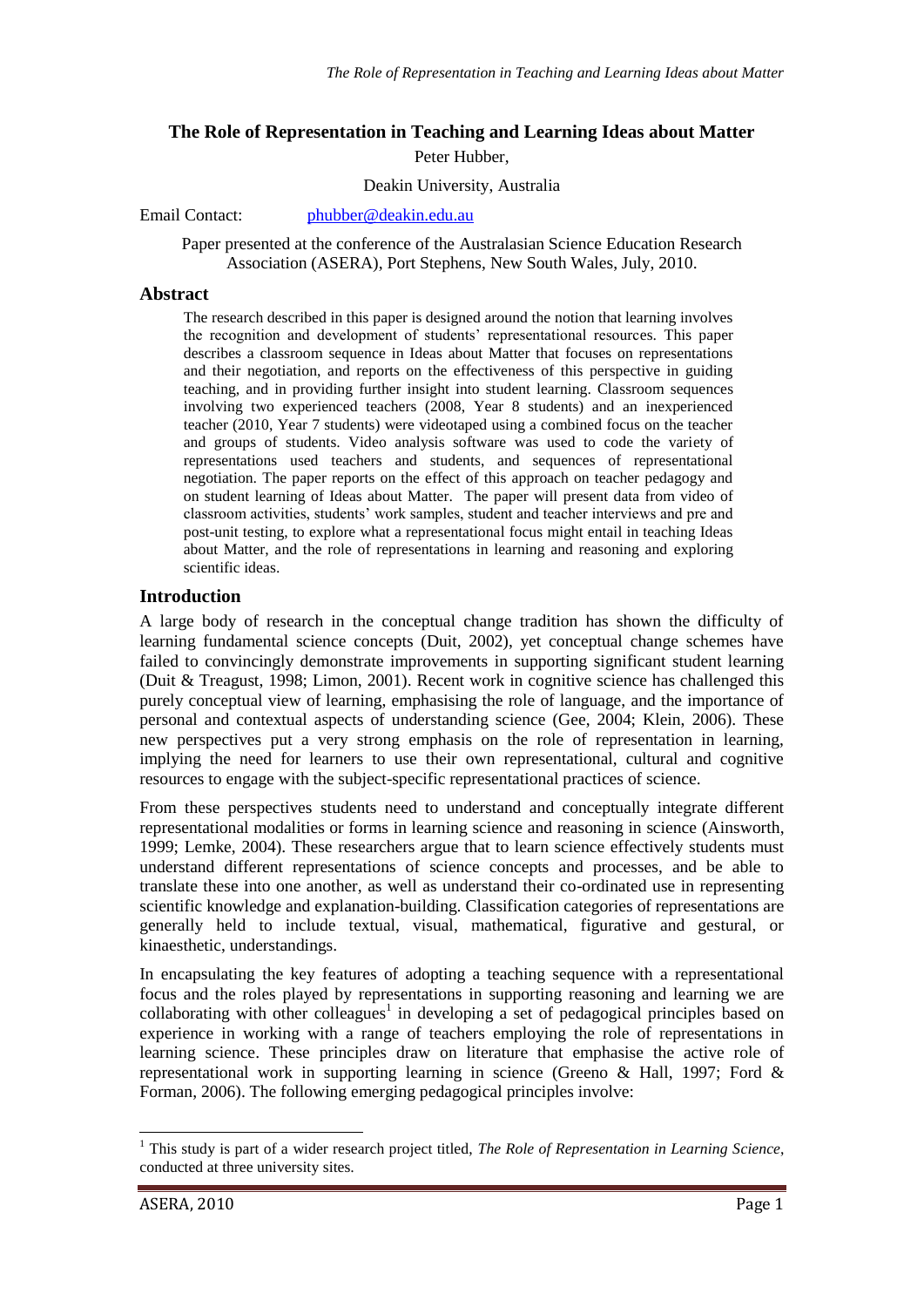The pedagogical principles of this approach involve:

- 1. *Sequencing of representational challenges involving students generating representations to actively explore and make claims about phenomena*
	- a. *Clarifying the representational resources underpinning key concepts*: Teachers need to clearly identify big ideas, key concepts and their representations, at the planning stage of a topic in order to guide refinement of representational work.
	- b. *Establishing a representational need:* The sequence needs to involve explorations in which students identify the problematic nature of phenomena and the need for explanatory representation, before the introduction of the scientifically accepted forms.
	- c. *Coordinating / aligning student generated and canonical representations:* There needs to be interplay between teacher-introduced and student-constructed representations where students are challenged and supported to refine and extend and coordinate their understandings.
- 2. *Explicitly discussing representations:* The teacher plays multiple roles, scaffolding the discussion to aim at student self assessment as a shared classroom process.
	- a. *The selective purpose of any representation:* Students need to understand that a number of representations are needed for working with multiple aspects of a concept.
	- b. *Group agreement on generative representations*: There needs to be a guided process whereby students critique representations to aim at a resolution
	- c. *Form and function:* There needs to be an explicit focus on representational function and form, with timely clarification of parts and their purposes.
	- d. *The adequacy of representations:* There needs to be ongoing assessment (by teachers and students) of student representations.
- 3. *Meaningful learning:* Providing strong perceptual/experiential contexts and attending to student engagement and interests through choice of task and encouraging student agency.
	- a. *Perceptual context:* Activity sequences need to have a strong perceptual context (i.e. hands on, experiential) and allow constant two-way mapping between objects and representations.
	- b. *Engagement / agency:* Activity sequences need to focus on engaging students in learning that is personally meaningful and challenging, through affording agency and attending to students' interests, values and aesthetic preferences, and personal histories.
- 4. *Assessment through representations:* Formative and summative assessment needs to allow opportunities for students to generate and interpret representations. Students need to be supported to extend and demonstrate learning through developing explanations that involve coordinating and re-representing multiple modes.

In this project we worked closely and collaboratively with Middle Years teachers to develop teaching sequences in key conceptual areas such as 'forces', 'astronomy', 'ideas about matter', 'energy' and 'animal adaptations'. In this work we developed and validated the pedagogical principles. This paper explores how teachers responded to the new approach, implied by the pedagogical principles above within the topic of 'ideas about matter'. The students' conceptions literature in this topic is quite extensive (Kind, 2004) highlighting the difficulties students have in understanding of this science domain. Three teachers were involved in teaching the topic. Two experienced teachers from the same secondary school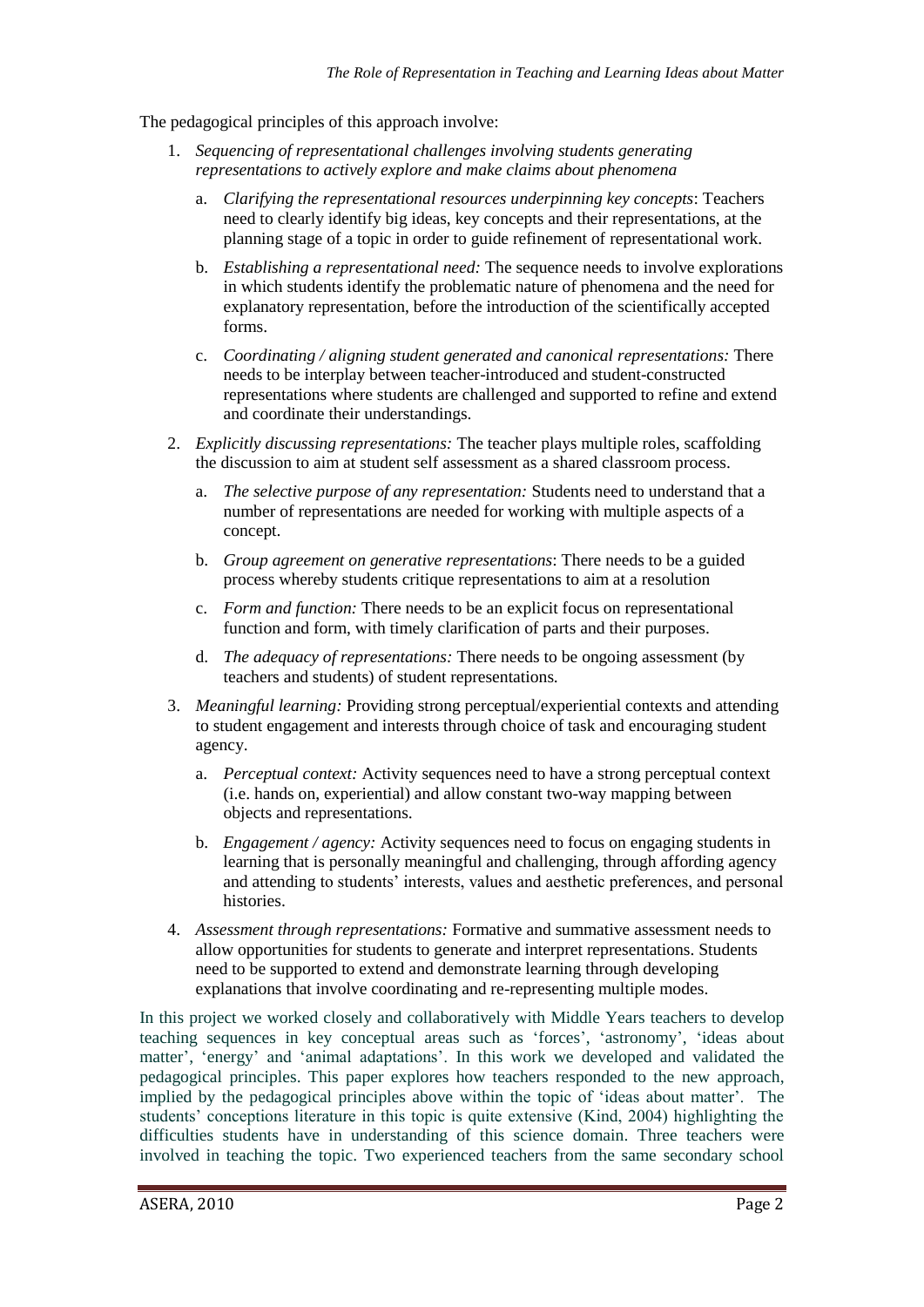taught the topic concurrently to Year 8 students in 2008. The third teacher was in her third year of teaching and taught the topic in another secondary school at the beginning of 2010.

## *Research Question*

The research question was: What issues are raised with an explicit representational focus on the teaching and learning of ideas about matter?

## **Research Methods and Question**

The researchers worked closely with two experienced teachers, Lyn and Sally<sup>2</sup>, and an inexperienced teacher, Therese, to plan a teaching sequence that highlight representational issues in helping students explore and develop key conceptual understandings about ideas about matter. The planning sought to develop a model of classroom practice that foregrounds representational negotiation as a basis for conceptual growth. The teaching sequence lasted 14 lessons (2008) and 10 lessons (2010) varying between 45 minutes and 90 minutes of class time.

## *Teaching sequence*

The features of the sequence were:

- 1. Pre-test of key ideas associated with the topics to be taught. The pre-test included true/false and multiple choice questions as well as short answer questions where students were to provide full explanations using text and/or drawings.
- 2. For the 2010 sequence the students' notebooks were different to their normal A4 lined notebooks but larger sized project type notebooks which, when opened out, had one line page on the left and an unlined page on the right. This encouraged the construction of multiple representations by the students.
- 3. Students were given representational challenges where they were to generate a representation with a particular purpose. For example,
	- a. Draw a diagrammatic representation, using particle ideas, to explain the observation that when you pick up a piece of paper it holds its shape.
	- b. Draw a representation that explains the ability of a rubber band to stretch without breaking.
- 4. There was explicit discussion of representations where students assessed the adequacy of their own representations in addition to the canonical forms.
- 5. Instances where representations where used in exploring properties of matter. For example,
	- a. Animations showing the motion particles in different state;
	- b. Role play of the dynamic systems heating;

In most instances representations did not stand alone but were integrated with others. For example, gesture, everyday/science language and diagrams.

- 6. Inquiry-based investigations whereby student groups were to collect some data, represent it in a form of their choosing, analyse and interpret this data with the purpose of answering some questions. The students were to provide a written report as a summative assessment task and present their findings to the rest of the class in whatever form they chose. For example, investigating the viscosity of three different liquids.
- 7. A Predict Observe Explain (POE, Gunstone & White, 1992) activity whereby students predict compression of a syringe when full of air, liquid and solid.
- 8. Post-test that included the same set of multiple choice questions and true/fale questions given in the pre-test and also included some of the short answer questions. In addition, further short answer questions were given.

<sup>&</sup>lt;sup>2</sup> Pseudonyms have been given to teachers in this study. Where reference has been made to names of students pseudonyms have also been used.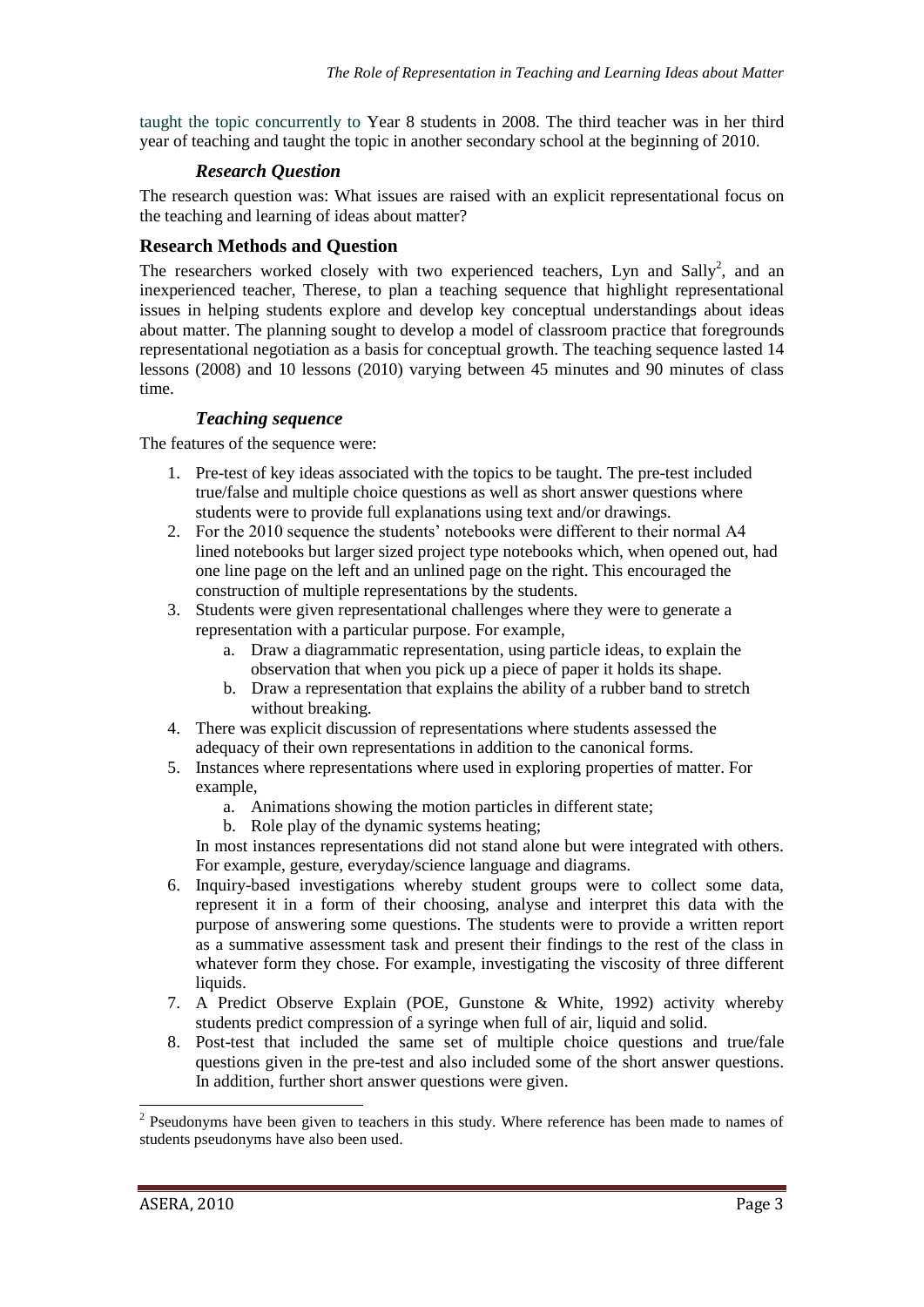## *Data Collection*

Data collected included: (1) video recordings of most classroom sessions and of student interviews; (2) student workbooks; (4) pre- and post-tests; (5) transcripts of tape recordings of teacher and student interviews and (6) researchers' field notes.

The video sequences used two cameras – one tracking the teacher and the main classroom interactions, and one focusing on a small group of students. The teacher and student group were radio miked. The student group's microphone was transported with the group if it moved around. Most lessons in the unit sequence were videotaped as many of the lessons had some part or parts that had a representational focus. The videotaped lessons were coded using 'studiocode' software which has been designed for this type of analysis, to allow quick reference to representational events and instances of classroom negotiation of representations. The analysis reported here involved triangulation between video data, transcripts of student and teacher interviews, student work, pre- and post-tests and researcher field notes.

## **Findings**

Several issues arose in undertaking teaching sequences with a representational focus implied by the pedagogical principles described above. These issues related to pedagogy, epistemology, content coverage and assessment.

In planning for each of the topics the research team collaborated with the teachers in identifying big ideas or key concepts at the planning stage in order to guide the refinement of representational work. For example,

- All matter is composed of tiny indivisible particles too small to see even with the most powerful microscopes.
- The particles that make up the substances do not share the properties of the substance they make up.

For the 'ideas about matter' topic the 2008 teachers in past years had developed a two-week teaching sequence that extended on a previous year's topic on changes of state and particle model with the introduction of the concepts of atom, molecule, element, compound, mixture and pure substance. The teachers were somewhat surprised at the prevalence of alternative conceptions elicited by the students in the topic pre-test, particularly in areas covered in teaching the students the previous year. This prompted them to rethink the way they were teaching particle ideas about matter. The substances pre-test responses by the students indicated that whilst the majority of students understood the term atom and molecules they exhibited several alternative conceptions that included: *matter is not conserved in evaporation*; *the space between molecules is filled with air*; and *molecules have the properties of the bulk material they constitute*. The teachers realised that they had been teaching the particle theory as a body of knowledge itself and only loosely using it to explain macroscopic behaviour of matter. They now thought that the teaching approach needs to have constant movement between macroscopic behaviour of substance and particle ideas through various forms of representation that explain the behaviour. There was also a view that there needed to be an emphasis on evaluating the adequacy of a particular representation to explain a particular behaviour. These views are reflected in the following comment by Lyn.

Lyn: *So what we would have done before is teach the particle theory and then incidentally relate it to real life. But through teaching the year 8s we realised that the model has to sit within everyday experiences. But you know we're not teaching the particle model as in, this is the model and see how it relates to real life. It's more, this is real life and we have a model and does it actually explain real life, and does it explain this and that? And particularly, one of the areas I focus on, is how good is the representation?*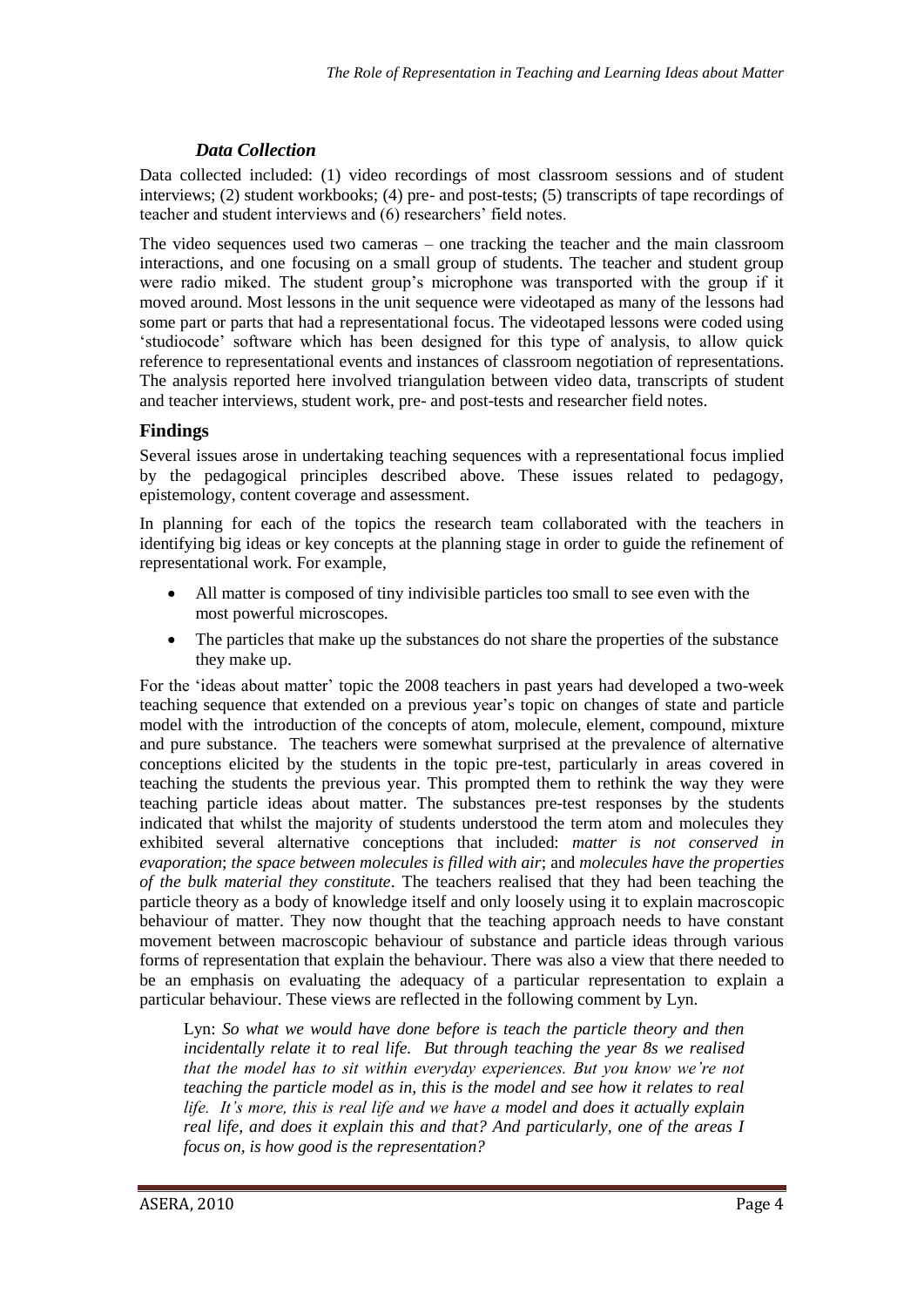Lyn's comment not only expresses a change in a pedagogical practice it also points to an epistemological change whereby the *model has to sit within everyday experiences* and is not separate to how one thinks about explanations of the properties of substances. In thinking about the implications from the ideas about matter pre-test results the teachers shifted to a greater attention to students' prior views.

The greater conceptual focus resulted in a greater perceived awareness of the students' developing understandings of the key ideas. This is illustrated in the following comment by Sally:

Sally: *I found it a real valuable experience and its interesting how we pick up all these misconceptions and it has been a challenging experience as well.*

Sally saw direct benefit in gaining knowledge of the research literature in terms of students' alternative conceptions at the planning stage in suggesting:

Sally: *…and on top of that I find it deeply rewarding that here is a list of things that kids often get wrong, and I have a look at them and actually have a chance to stop the kids from developing really deep misconceptions, and I love that.*

Therese (2010 teaching sequence) responded differently to the Lyn and Sally in relation to her students' pre-test results despite results being very similar to the 2008 pre-tests. That is, the students displayed a range of alternative conceptions. This is shown in the following comment where Therese referred to having knowledge of the students' conceptions literature.

Researcher: *Was there anything surprising for you in these results or were they what you might expected?*

Therese: *To be honest, I think the pre-test results for any Year 7 class should be quite similar. Therefore, there was nothing surprising for me for my classes.* Researcher: *Why is that?*

Therese: *For my [science teaching] degree most of my assignments dealt with alternative conceptions with any topic. For example, with light, that cats can see without any light but human can't.* [Therese later indicated that she is currently teaching her students about light].

Therese also had a more sophisticated epistemology than Lyn and Sally had initially in respect of the function played by the particle model. When asked, "*what do you see as the main purposes of introducing the particle model to Year 7?,* Therese responded:

Therese: *I see that the main purpose of introducing the particle model at Year 7 is that it gives the students the foundation of the true essence of Science. We aren't able to see everything in the world around us so we do experiments after experiments to try and make sense of it. The Particle Model enables the students to come up with their own idea of what substances are made up of and how they explain the behaviour of different states.*

This view was reflected in the Year 7 teaching sequence where the initial lessons involved the students exploring properties of different substances, for example, comparing the properties of a rubber band with those of a stick of chalk. Particle ideas were then introduced on the basis to explain a specific property of a substance. For example, after the students had been informed that scientists, whilst being unable to see inside matter, imagine it to be composed of particles the students were set the representational challenge to the state of the particles to explain the property of a piece of paper's ability to hold its shape (see Fig. 1). After students undertook this task three students were chosen to share their representation with the rest of the class. Each representation was evaluated by the class as to whether it served its purpose. Figure 2 provides another example of student generated representations in response to a representational challenge to use particle ideas to explain properties of matter that was given by the teacher. Figure 2 shows three different ways in which the students imagined two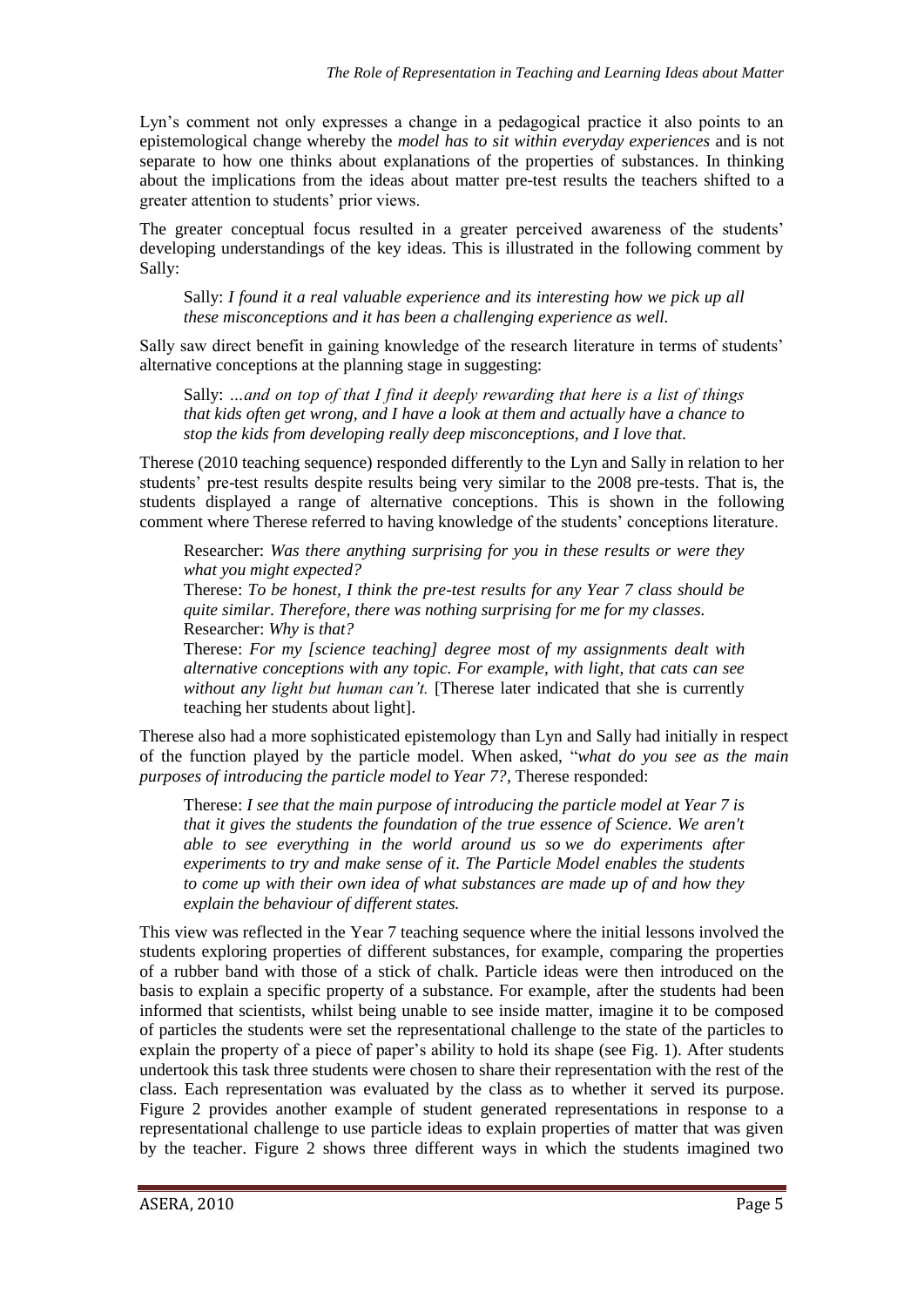different substances. There were different types of particles (Fig 2a), different types of bonds (Fig 2b) and different arrangements of particles and bonding (Fig. 2c).



**Figure 1** Year 7 students' particle representations to explain how a piece of paper holds its shape



**c**

**Figure 2** Year 7 students' particle representations of different substances

Generation and negotiation of student representations played a significant role in the Year 7 and Year 8 teaching sequences. This opened up more negotiated activities and discussions with students. A greater level of discussion than in previously taught topics is reflected in the following comments.

**Therese:** *There was more class discussion in this teaching sequence as there were a lot of open ended questions set out to the students. I wanted to hear the majority of the class' thoughts before moving on to a new stage in the sequence. They all felt a part of the group if they got to share what they thought*

**Sally:** *It's the most rewarding thing taking stuff in their everyday experiences into the science room…that type of conversation would not have occurred before, and that's the richness where you get the kids having science debates and*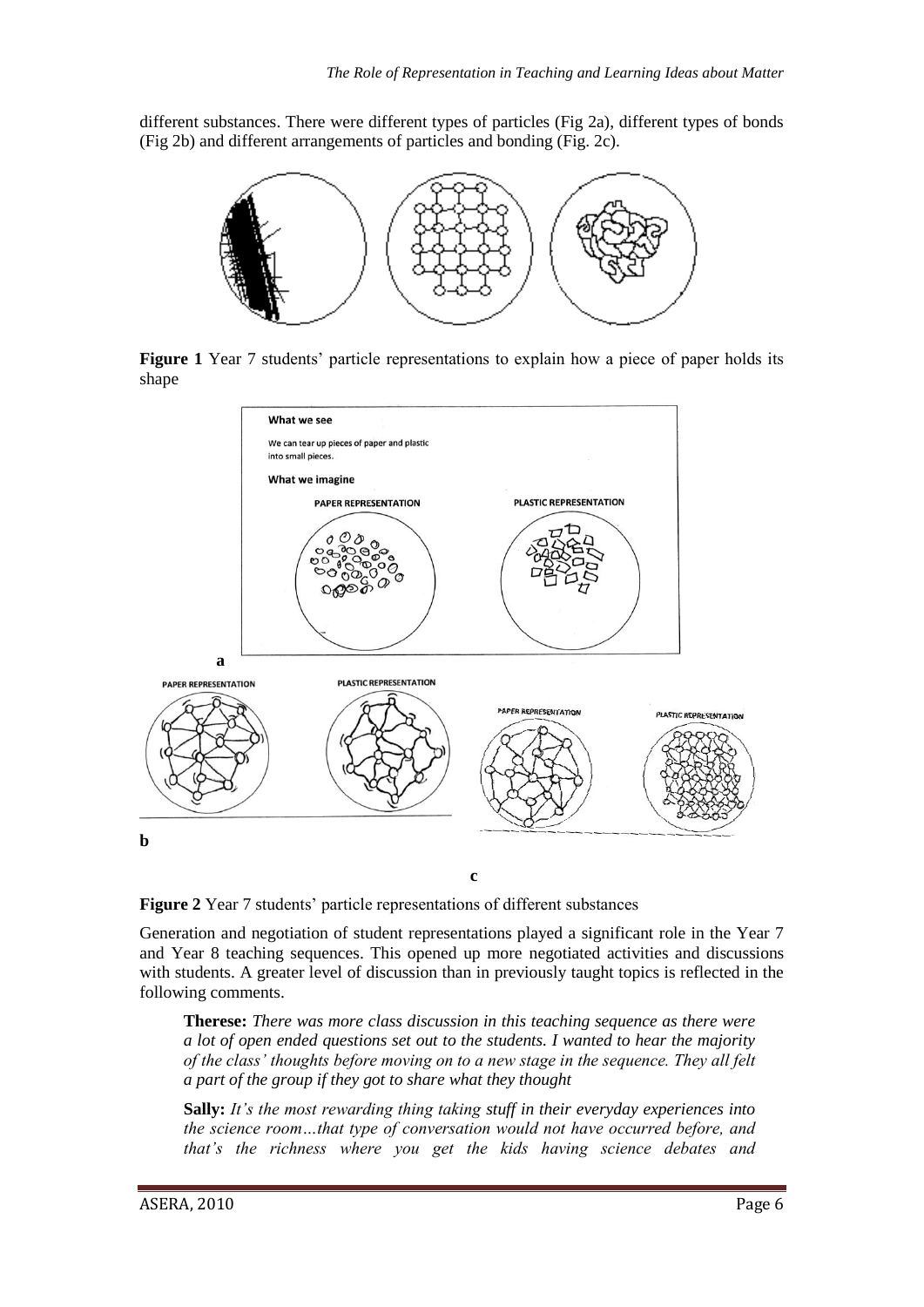*conversations, rather than delivery of fact; it's a higher order level of thinking and that was really fantastic.*

The teachers had constant movement between macroscopic behaviour of substances and particle ideas through various forms of representation that explain the behaviour. Different particle representations, either generated by the teacher or the students, were discussed in terms of their adequacy in explaining properties of matter. Apart from the iconic pictorial representations of particles as spheres (Fig. 3) other forms, such as a picture of students on a bus, pop corn being made or a section of a jigsaw puzzle were discussed in terms of their particular features to explain macroscopic behaviour of matter in addition to those features that did not explain the behaviour.



**Figure 3.** Particle representation of states of matter (Lofts & Evergreen, 2006, p. 86)

Apart from students critiquing each the student generated representation they also critiqued the canonical forms. For example, the Year 8 students critiqued the representation shown in Figure 9 which came from their Year 7 textbook. The students picked up two limiting features of this representation which were the separation of the particle in the liquid state and lack of movement energy shown by the particles in the solid state. In other activities the students were challenged to generate their own representations, whether by role play or in diagrammatic form to explain a variety of specific macroscopic behaviour of matter. For example, 'candle wax goes 'gooey' when the candle is lit' or 'an elastic band breaks when overstretched'.

An awareness of the use of more representational forms than previously practiced was expressed by Lyn when she commented:

#### Lyn: *I always used representations but particularly stronger for instructions and then I would just use visual representations…and now I use many different forms.*

An example of where multiple modes of representation relates to a classroom discussion about melting. The stimulus for discussion came from a video of lead being heated over a period of time with the simultaneous production of a temperature versus time graph (Figure 4). The students were asked to relate features of the graph with the images of the lead being heated.

The observation of constant temperature with time during the period in which the lead was melting then formed the basis of another discussion about its explanation using particle ideas. **Figure 4** Representations of heating



 $lead<sup>3</sup>$ 

The greater level use of representations was seen by Theresa as coming from the students when she responded to the question '*did you use more representational forms than before?'*

-

<sup>&</sup>lt;sup>3</sup> This representational resource is part of a curriculum package of resources produced by Phillip Johnson, University of Durham.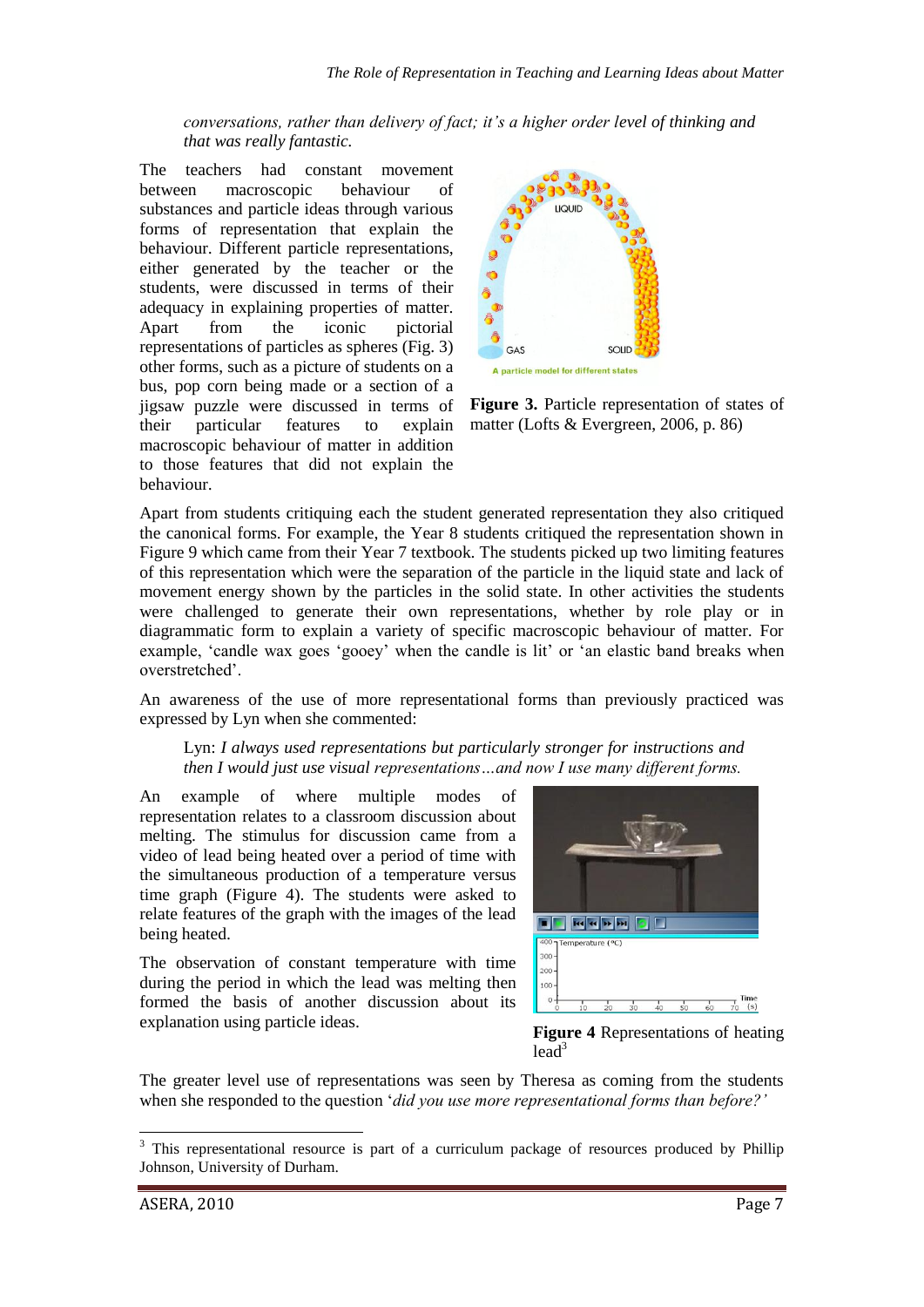**Therese:** *Yes, we normally just gave them the textbook representations. Now there is more getting them thinking them up themselves.*

This suggests that Therese had not in previous years undertaken a key feature of the representational pedagogical principles that suggest that student generation and negotiation of representations is important. Lyn felt that in past years her use of representations was narrow when compared to her 2008 teaching sequence. She commented:

**Lyn:** *I always used representations but particularly stronger for instructions and then I would just use visual representations…and now I use many different forms.*

The three teachers pointed to an enhanced student engagement with a focus on representations as it facilitated student learning.

**Lyn:** *What's interesting with this approach, Adam, who is very, very difficult, and has a lot of issues, and has been very disengaged and has been very confrontational, he can't help himself to get sucked into the conversations. It's so powerful.*

Sally added:

**Sally:** *That's the other thing; we don't manage a lot of behaviour, because the lessons are solid lessons.*

**Therese:** *There was more class discussion in this teaching sequence as there were a lot of open ended questions set out to the students. I wanted to hear the majority of the class' thoughts before moving on to a new stage in the sequence.* 

The three teachers saw representations as tools for learning when they commented:

**Sally:** *It's good to give them a representation, but it's more powerful when they rerepresent it…it helps in their reasoning.*

**Lyn:** *… it's a very powerful way of showing understanding and getting the kids to think. And the other thing too, is it allows kids to be creative in showing their understanding with different representations. And we can all see different ways of doing it.*

**Researcher:** *Do you think its important for students to come up with their own representation?*

**Teacher:** *They get engaged more, its like a puzzle because they have to come up with a specific explanation like how can you explain why a piece of paper holds its shape.*

In terms of content coverage it the unanimous agreement of the teachers that undertaking a representational focus implied by the pedagogical principles means that less content is covered. This is not surprising given that they spent class-time in getting students to generate and negotiate their own and canonical representations, which is something they did not undertake in the past.

**Researcher:** *In comparing what was done in the past with what you did this year. What do you see were the main differences?*

**Teacher:** *When we did use the previous unit plan, I noticed that it was very text book based plus it seemed to pack 'every' topic available into the unit. With a big unit, it was hard to spend the appropriate amount of time teaching the topic. I noticed this year that we were able to choose a couple of topics that blended together well and use the time available to really connect with the students.*

*We concentrated on some key ideas. If I ask some of my Year 8's now they wouldn't know but my Year 7's would.*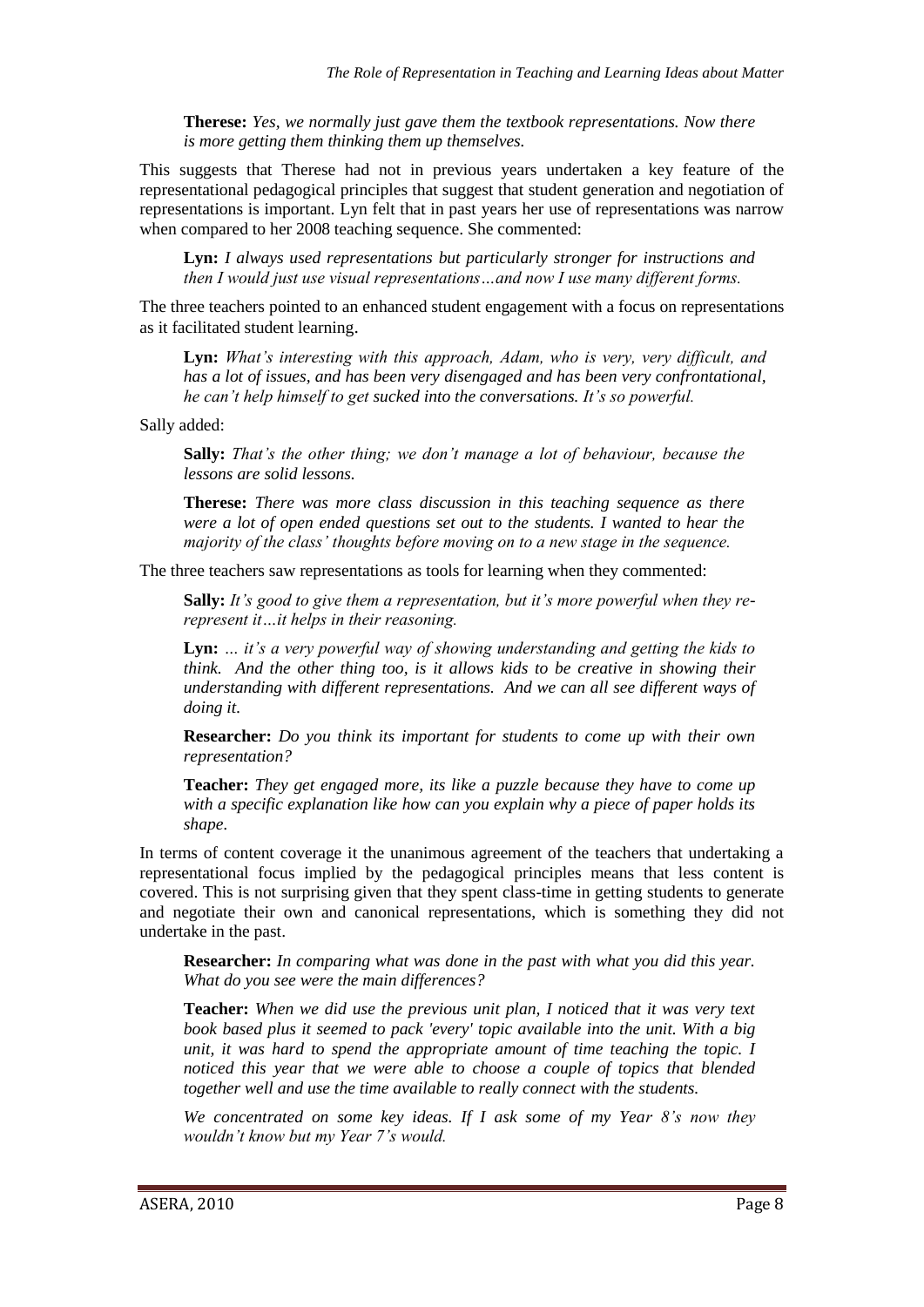Therese's comment of a *couple of topics blended together* was illustrated with the following exchange where she referred to the early teaching of temperature, the inclusion of bonding and reasons for such phenomena as evaporation and heat transfer.

**Researcher:** *You taught about temperature very early on. Why was that?*

**Teachers:** *Temperature related to states of matter and is critical to the particle model as energy of particles related to temperature. In the past we never really did bonding but we had the students thinking about bonding in this topic.*

**Researcher:** *Why is that?* 

**Teacher**: *Because the students needed bonding to explain the properties of matter that were given as challenges, it explains how a rubber band can stretch.*

**Researcher:** *Were there some things you didn't get to teach?*

**Teacher:** *Yeah, reasons for evaporation and heat transfer. We started to do it at the end but ran out of time.*

In terms of assessment the teachers saw benefit in the knowledge gained from the pre-tests in terms of targeting the teaching in resolving misconceptions that arose and for the students to be made aware of their own thinking as an important part of the teaching sequence.

**Lyn:** *Because we have more understanding of the misconceptions we can teach accordingly and we can single out misconceptions…we can tackle them straight away.. if you are aware of what the misconceptions could be, you are explicitly telling the students that you know some people think this is so, it has a huge impact because the kids will not then go along those lines…The pre-test was used as a basis to begin discussions, it gave kids a good reference point.*

**Sally:** *…for an example I said all 50% of you thought this of the answer, it was such a powerful thing because we got them saying, "Oh there are other people in the class who thought that was the answer."*

There were many instances during the teaching sequences whereby the students were given the opportunity to interpret and generate representations which gave the teachers a good sense of student learning from a formative and summative perspective.

**Lyn:** *...what you're seeing with representation is that you're seeing what's in their brain, not what they're regurgitating.* 

**Researcher:** *You often had students evaluating each other's representations.*

**Therese:** *To open up different ideas. This gave insight into their thinking and how they interpreted my teaching so this gave constant feedback on their understandings.*

Figure 5 below shows a response by a 2008 Year student to a post-test question. In an interview with the student the following exchange revealed that a text response was the preferred representational mode.

**Researcher:** *What's you reason for having a diagram here?*

**Student:** *Just to explain it a bit better. It's kind of hard to explain things like this when you can't picture it so I thought I would draw a diagram just to help that.*

**Researcher:** *Because there are so many lines there did you think you were obliged to fill them with words?*

**Student:** *I don't think I had to use words, I could have just drawn a picture, but the teacher did say that if you have that many lines then you need to fill them*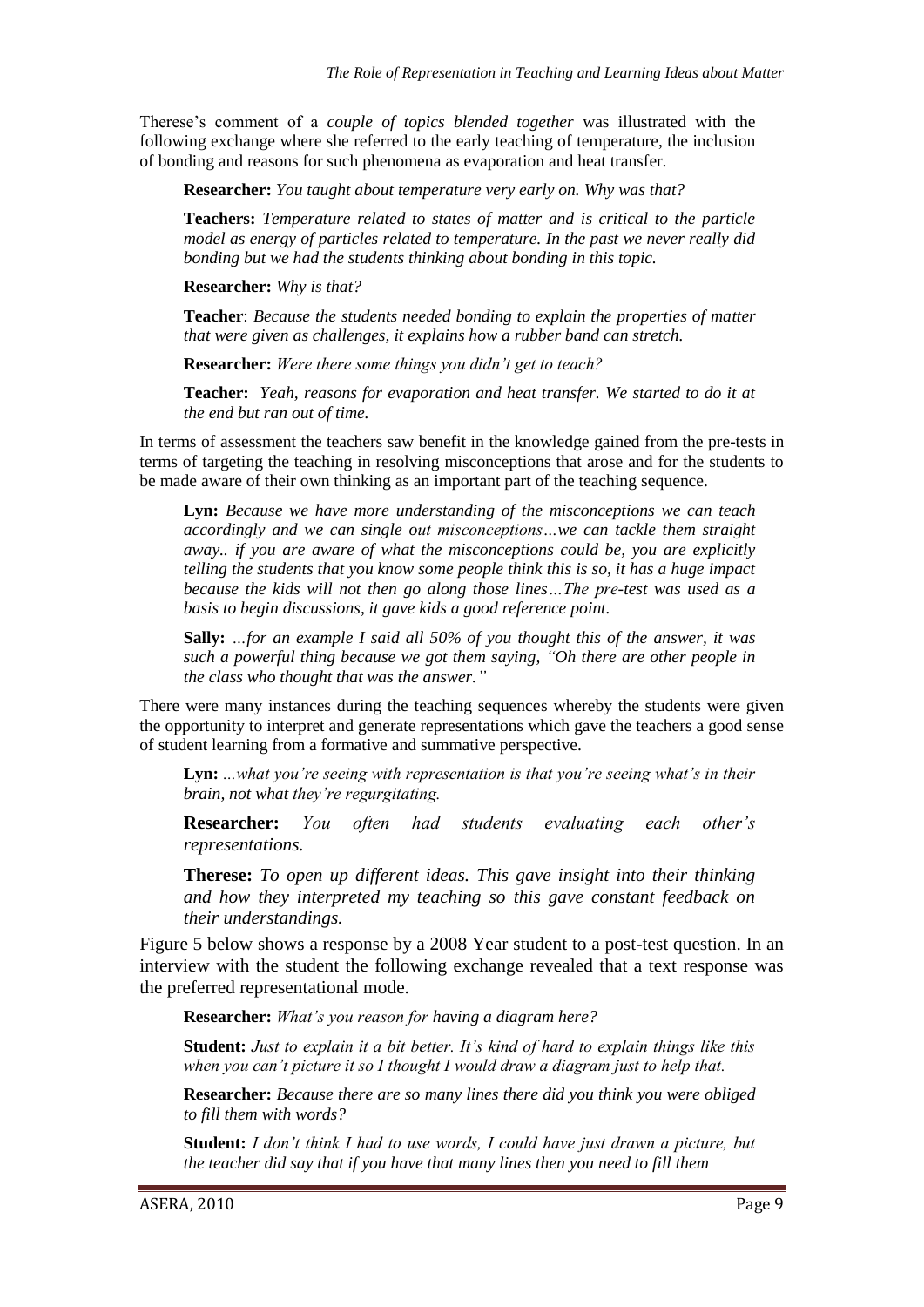

**Figure 5** Year 8 student response to a pot-test question

The 2008 teachers felt that future tests should provide generous spaces without any line for students to respond. This would allow students to provide a variety of representational forms. This was what occurred for the paper-based tests administered to the Year 7 students in 2010. In addition, the students had large poster workbooks to use as workbooks. When Therese was asked:

**Researcher:** *Did you see any benefit from students using the large project books?*

**Therese:** *Yes, the large project books were a benefit. It gave opportunity for the students to answer their question in picture form if they wanted to because with particle ideas more often than not, it was easier for them to draw their answer.*



**Figure 6** Project books used by the 2010 Year 7 students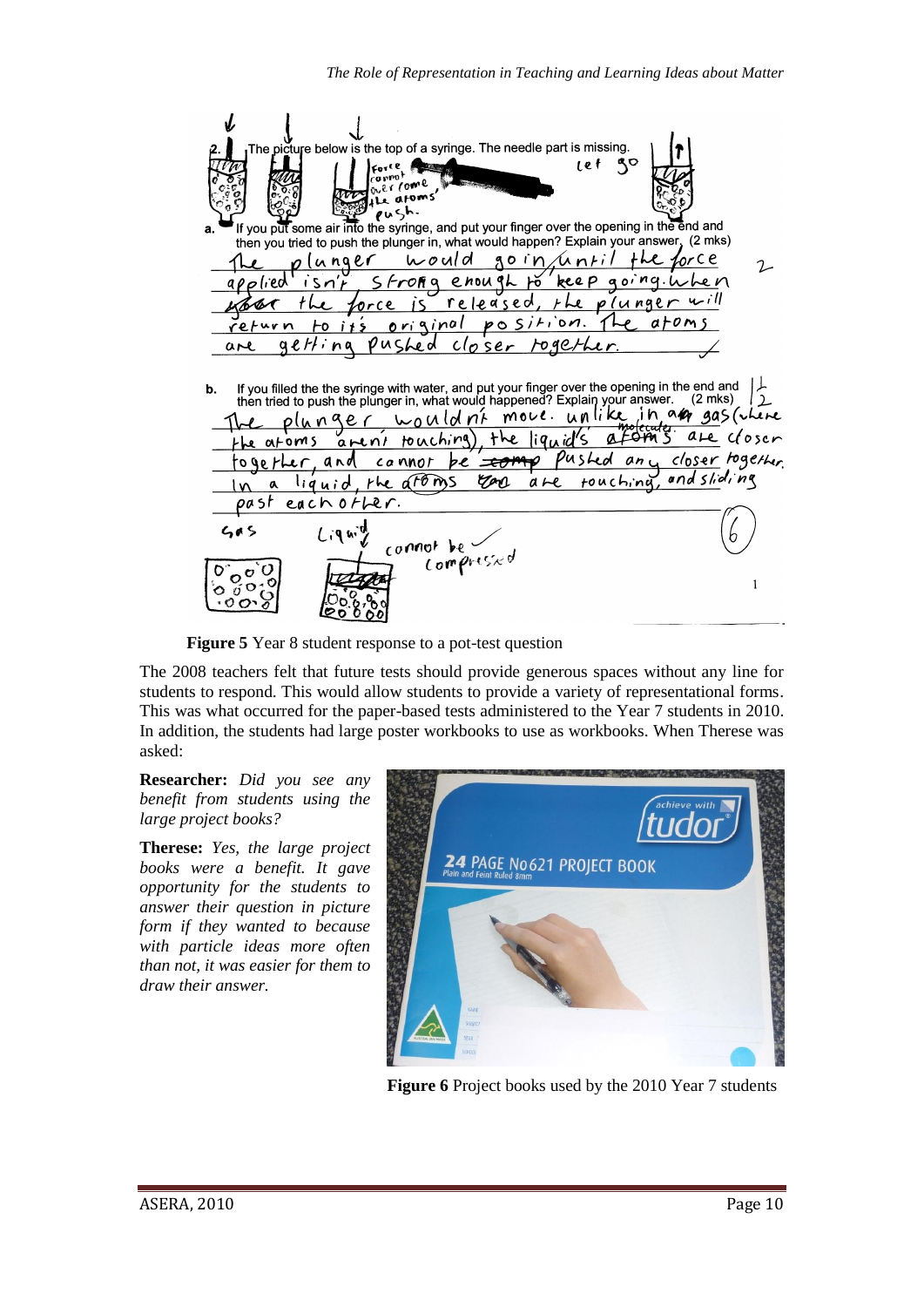#### **Discussion and conclusion**

A key implication of the study is the need to shift practice in teaching science from its current focus on the delivery of content that is conceived of as resolved knowledge structures, to the pedagogical practices of this representation approach based on a discursive, more active view of knowledge and learning. This will require changes in conceptions of the role of the teacher in the science classroom, and changes in how knowledge and learning are thought of in science. To make this change, teachers need to:

- understand the role of representation in learning science, implying both a pedagogical and an epistemological shift;
- provide a representation rich environment and opportunities for students to negotiate, integrate, refine and translate across representations;
- make explicit to students the role of representation in learning science; and
- conceptualize learning in science in terms of students' induction into the representational conventions and practices of science and their capacity to coordinate these.

Given current concerns about the engagement of students in meaningful science learning, and the relatively limited success of pedagogical approaches based on cognitive views of learning, we would argue that this is an agenda that needs to be vigorously pursued both in research and policy.

#### **References**

- Ainsworth, S. (1999). The functions of multiple representations. Computers & Education, 33, 131-152.
- Duit, R. (2002). Bibliography Students' and Teachers' Conceptions and Science Education. [http://www.ipn.uni-kiel.de/aktuell/stcse/stcse.html accessed 7th January, 2006]
- Duit, R., & Treagust, D. (1998) Learning in science From behaviourism towards social constructivism and beyond. In B. Fraser & K. Tobin (Eds.), International handbook of science education (pp. 3-16). Dordrecht, The Netherlands: Kluwer Academic Publishers.
- Ford, M., & Forman, E.A. (2006). Refining disciplinary learning in classroom contexts. *Review of Research in Education, 30*, 1-33.
- Gee, J.P. (2004). Language in the science classroom: Academic social languages as the heart of school-based literacy. In E.W. Saul (Ed.) Crossing borders in literacy and science instruction: Perspectives on theory and practice. Newark DE: International Reading Association and National Science Teachers Association.
- Greeno, J. & Hall, R. (1997). Practicing Representation: Learning with and about representational forms. *Phi Delta Kappan, 78* (5), 361-368.
- Klein, P (2006) The Challenges of Scientific Literacy: From the viewpoint of secondgeneration cognitive science. International Journal of Science Education. 28 (2-3),  $143 -$ 178.
- Lemke, J. (2004). The literacies of science. In E.W. Saul (Ed.) Crossing borders in literacy and science instruction: Perspectives on theory and practice. Newark DE: International Reading Association and National Science Teachers Association.
- Limon, M. (2001). On the cognitive conflict as an instructional strategy for conceptual change: A critical appraisal. *Learning and Instruction, 11*, 357-380.
- Lofts, G. & Evergreen, M. J. (2006). *Science Quest 1 (3rd Ed.).* Milton, Queensland: John Wiley & Sons Australia, Ltd.